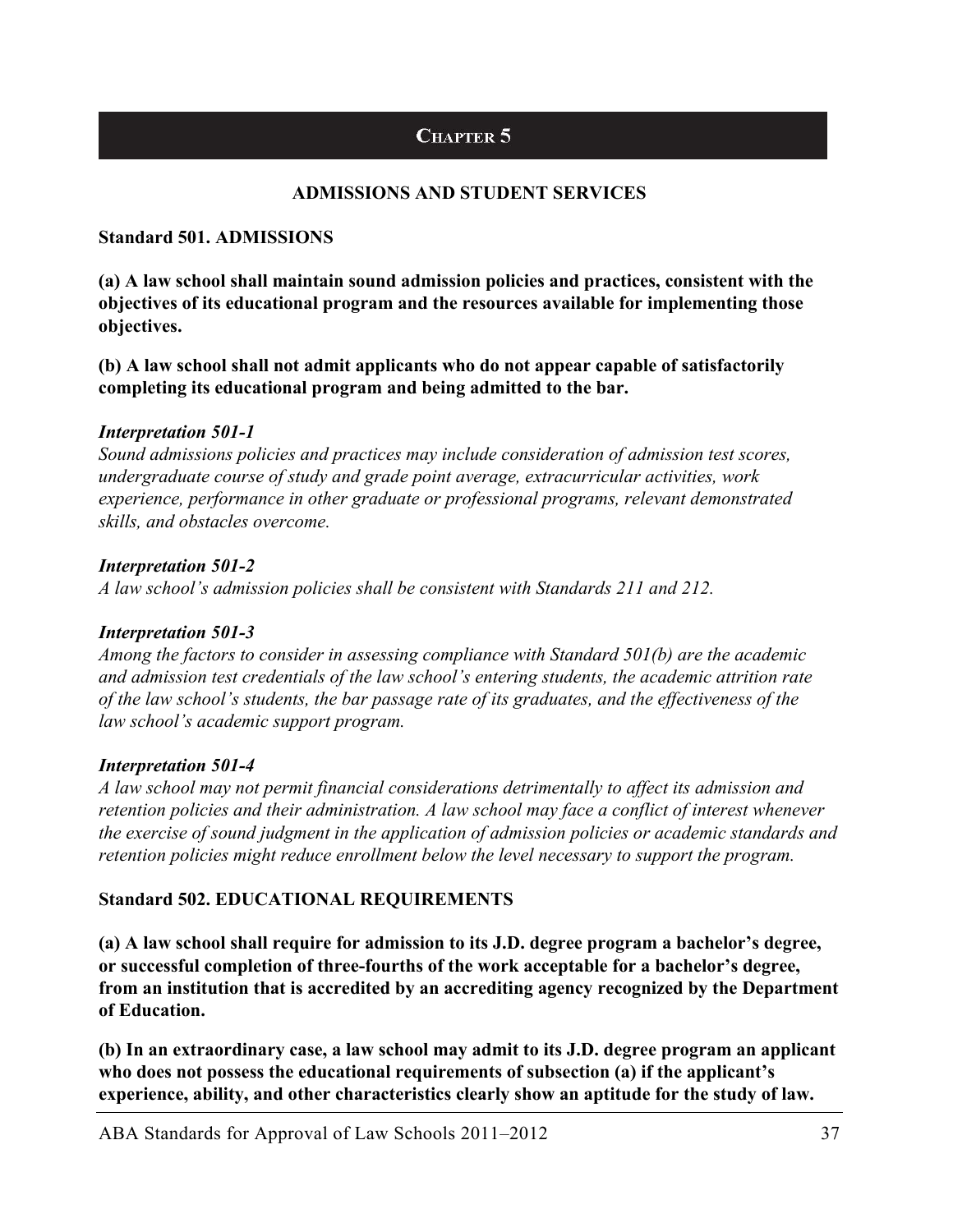**The admitting officer shall sign and place in the admittee's file a statement of the considerations that led to the decision to admit the applicant.** 

#### *Interpretation 502-1*

*Before an admitted student registers, or within a reasonable time thereafter, a law school shall have on file the student's official transcript showing receipt of a bachelor's degree, if any, and all academic work undertaken. "Official transcript" means a transcript certified by the issuing school to the admitting school or delivered to the admitting school in a sealed envelope with seal intact. A copy supplied by the Law School Data Assembly Service is not an official transcript, even though it is adequate for preliminary determination of admission.* 

## **Standard 503. ADMISSION TEST**

**A law school shall require each applicant for admission as a first year J.D. student to take a valid and reliable admission test to assist the school and the applicant in assessing the applicant's capability of satisfactorily completing the school's educational program. In making admissions decisions, a law school shall use the test results in a manner that is consistent with the current guidelines regarding proper use of the test results provided by the agency that developed the test.** 

#### *Interpretation 503-1*

*A law school that uses an admission test other than the Law School Admission Test sponsored by the Law School Admission Council shall establish that such other test is a valid and reliable test to assist the school in assessing an applicant's capability to satisfactorily complete the school's educational program.* 

## *Interpretation 503-2*

*This Standard does not prescribe the particular weight that a law school should give to an applicant's admission test score in deciding whether to admit or deny admission to the applicant.* 

#### *Interpretation 503-3*

*A pre-admission program of coursework taught by members of the law school's full-time faculty and culminating in an examination or examinations, offered to some or all applicants prior to a decision to admit to the J.D. program, also may be useful in assessing the capability of an applicant to satisfactorily complete the school's educational program, to be admitted to the bar, and to become a competent professional.* 

## *Interpretation 503-4*

*The "Cautionary Policies Concerning LSAT Scores and Related Services" published by the Law School Admission Council is an example of the testing agency guidelines referred to in Standard 503. [See Appendix 2]*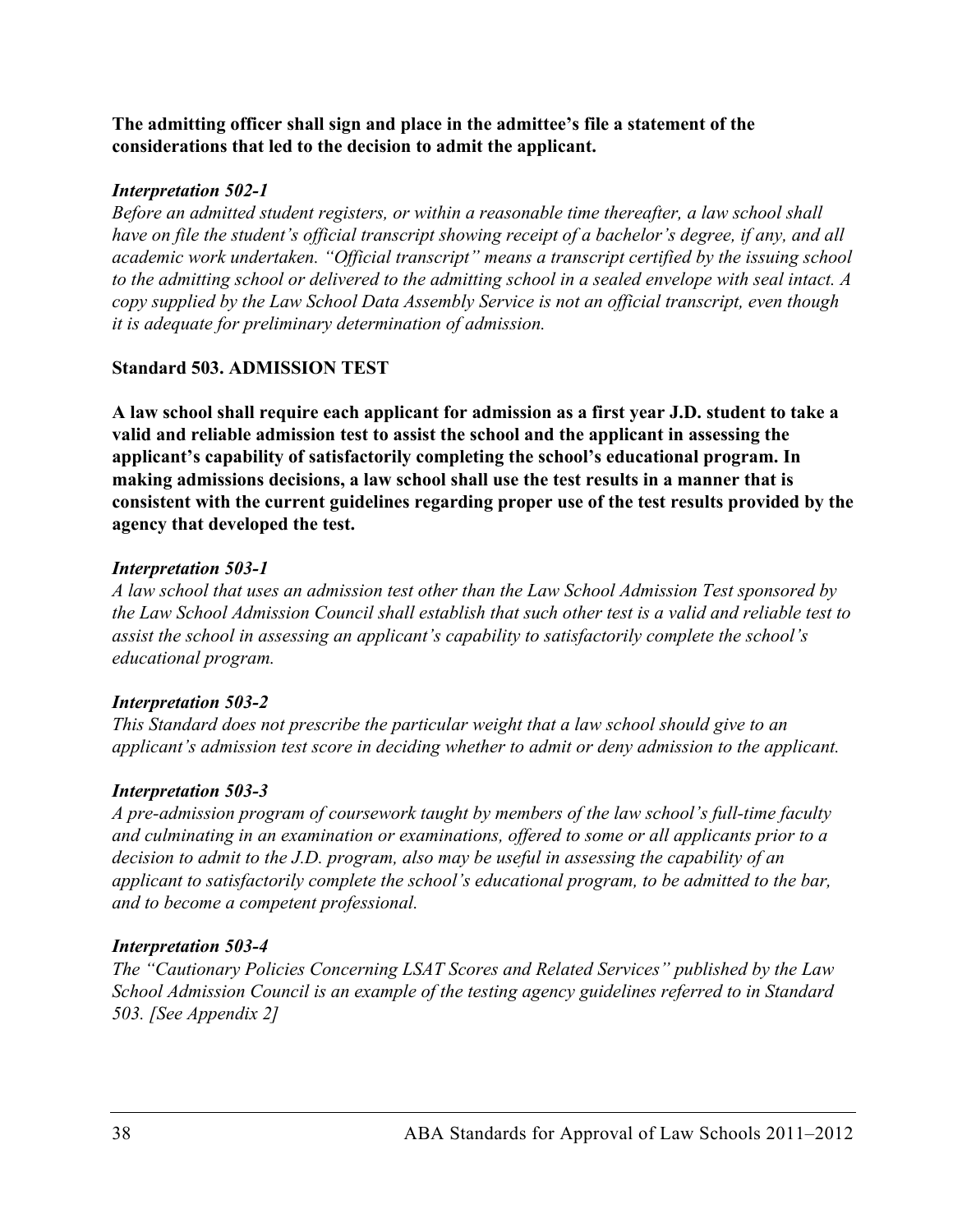#### **Standard 504. CHARACTER AND FITNESS**

**(a ) A law school shall advise each applicant that there are character, fitness and other qualifications for admission to the bar and encourage the applicant, prior to matriculation, to determine what those requirements are in the state(s) in which the applicant intends to practice. The law school should, as soon after matriculation as is practicable, take additional steps to apprise entering students of the importance of determining the applicable character, fitness and other qualifications.** 

**(b) The law school may, to the extent it deems appropriate, adopt such tests, questionnaires, or required references as the proper admission authorities may find useful and relevant, in determining the character, fitness or other qualifications of the applicants to the law school.** 

**(c) If a law school considers an applicant's character, fitness or other qualifications, it shall exercise care that the consideration is not used as a reason to deny admission to a qualified applicant because of political, social, or economic views that might be considered unorthodox.** 

#### **Standard 505. PREVIOUSLY DISQUALIFIED APPLICANT**

**A law school may admit or readmit a student who has been disqualified previously for academic reasons upon an affirmative showing that the student possesses the requisite ability and that the prior disqualification does not indicate a lack of capacity to complete the course of study at the admitting school. In the case of admission to a law school other than the disqualifying school, this showing shall be made either by a letter from the disqualifying school or, if two or more years have elapsed since that disqualification, by the nature of interim work, activity, or studies indicating a stronger potential for law study. For every admission or readmission of a previously disqualified individual, a statement of the considerations that led to the decision shall be placed in the admittee's file.** 

## *Interpretation 505-1*

*The two year period begins on the date of the original determination to disqualify the student for academic reasons.* 

## *Interpretation 505-2*

*A student who enrolled in a pre-admission program but was not granted admission is not a student who was disqualified for academic reasons under this Standard.* 

## **Standard 506. APPLICANTS FROM LAW SCHOOLS NOT APPROVED BY THE ABA**

**(a) A law school may admit a student with advanced standing and allow credit for studies at a law school in the United States that is not approved by the American Bar Association ("non-ABA approved law school") if:**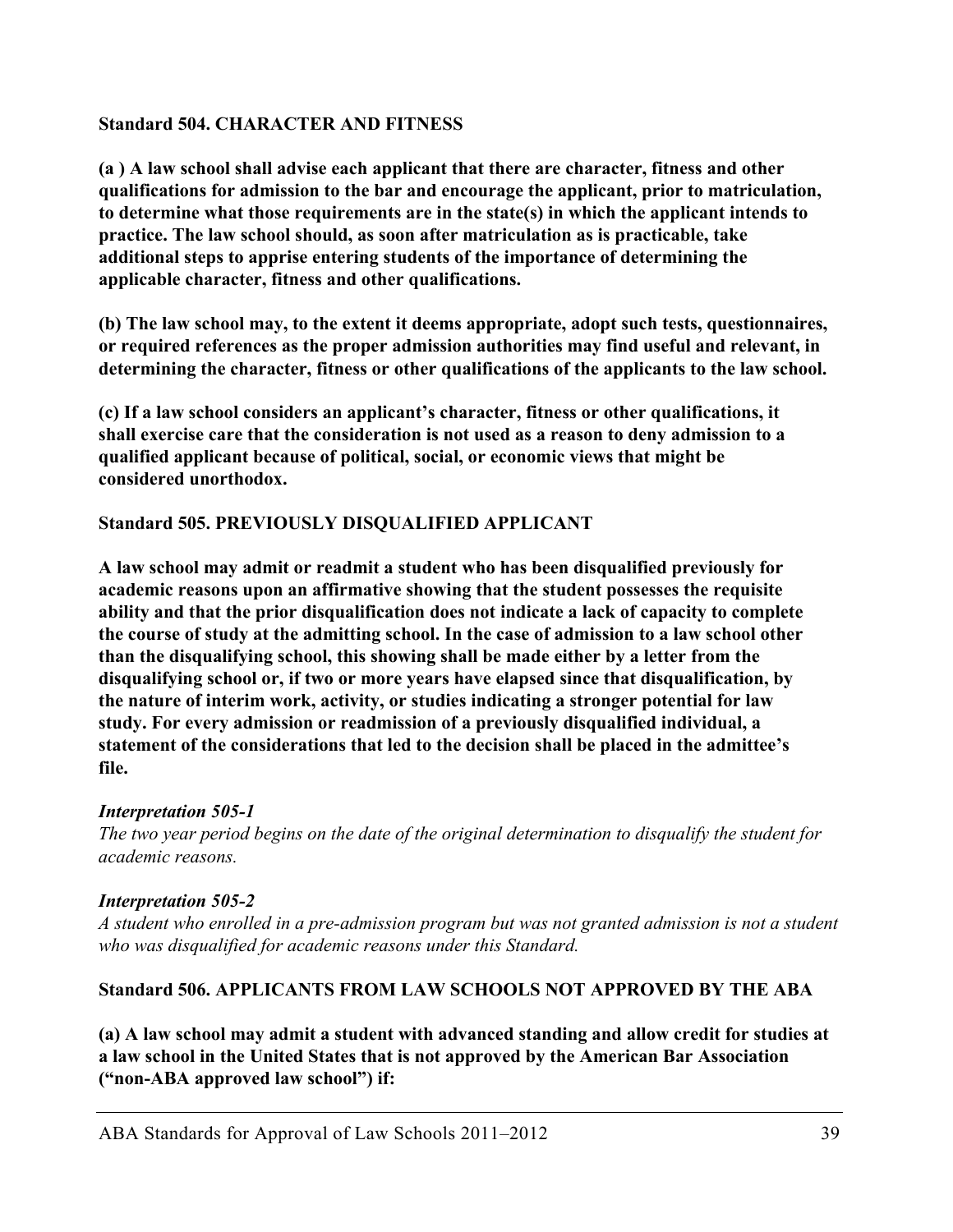- **(1) the non-ABA approved law school has been granted the power to confer the J.D. degree by the appropriate governmental authority in the unapproved law school's jurisdiction, or graduates of the non-ABA approved law school are permitted to sit for the bar examination in the jurisdiction in which the school is located;**
- **(2) the studies were "in residence" as provided in Standard 304(b), or qualify for credit under Standard 305 or Standard 306; and (3) the content of the studies was such that credit therefore would have been granted towards satisfaction of degree requirements at the admitting school.**

**(b) Advanced standing and credit hours granted for study at a non-ABA approved law school may not exceed one-third of the total required by an admitting school for its J.D. degree.** 

**Standard 507. APPLICANTS FROM FOREIGN LAW SCHOOLS** 

**(a) A law school may admit a student with advanced standing and allow credit for studies at a law school outside the United States if:** 

- **(1) the studies were "in residence" as provided in Standard 304, or qualify for credit under Standard 305;**
- **(2) the content of the studies was such that credit therefore would have been granted towards satisfaction of degree requirements at the admitting school; and**
- **(3) the admitting school is satisfied that the quality of the educational program at the foreign law school was at least equal to that required by an approved school.**

**(b) Advanced standing and credit hours granted for foreign study may not exceed one-third of the total required by an admitting school for its J.D. degree.** 

## *Interpretation 507-1*

*This Standard applies only to graduates of foreign law schools or students enrolled in a first degree granting law program in a foreign education institution.* 

## **Standard 508. ENROLLMENT OF NON-DEGREE CANDIDATES**

**Without requiring compliance with its admission standards and procedures, a law school may enroll individuals in a particular course or limited number of courses, as auditors, nondegree candidates, or candidates for a degree other than a law degree, provided that such enrollment does not adversely affect the quality of the course or the law school program.** 

## **Standard 509. BASIC CONSUMER INFORMATION**

**(a) A law school shall publish basic consumer information. The information shall be published in a fair and accurate manner reflective of actual practice.**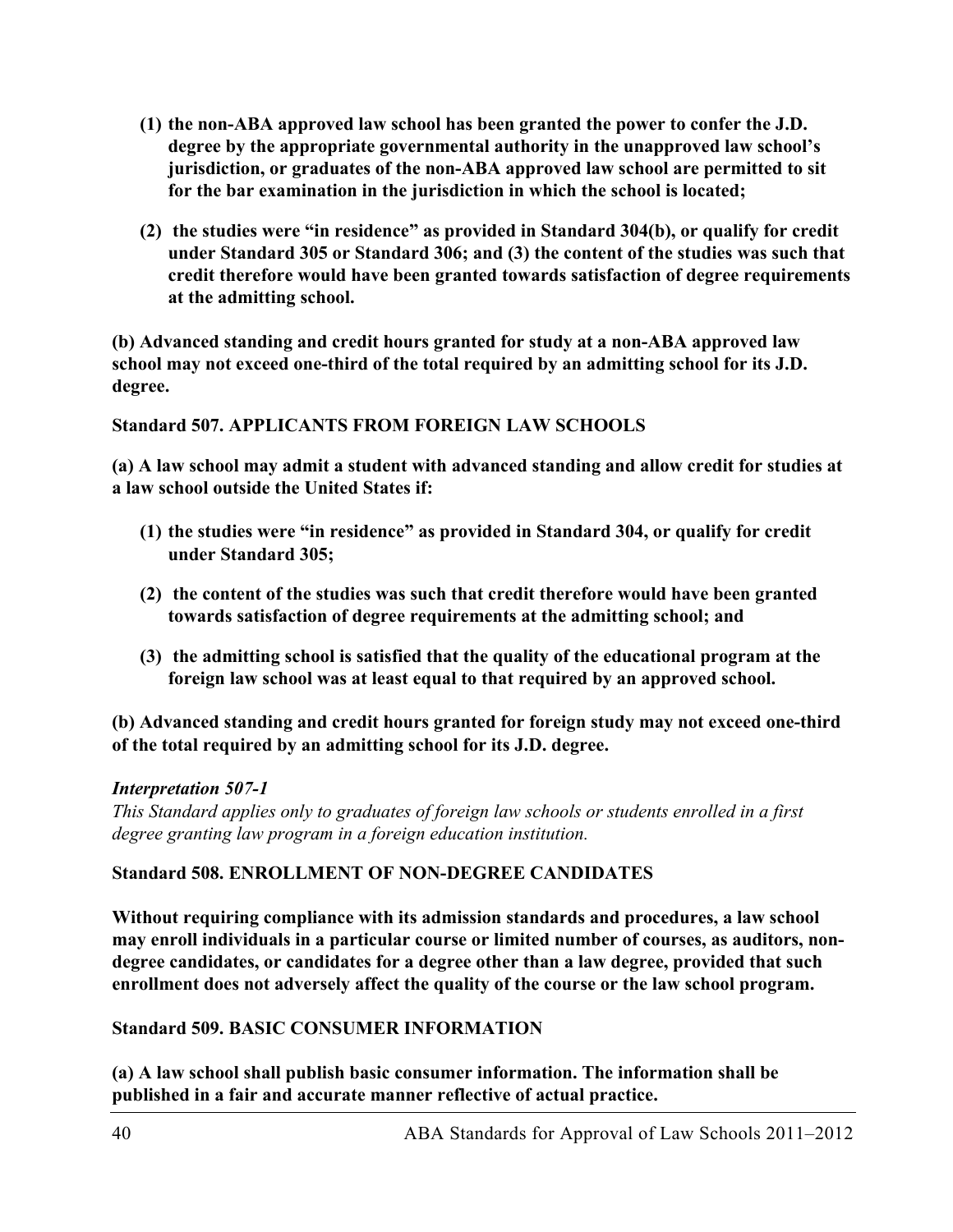**(b) A law school must publicly disclose on its website, in a readable and comprehensive manner, its policies regarding the transfer of credit earned at another institution of higher education. The law school's transfer of credit policies must include, at a minimum:** 

- **(1) A statement of the criteria established by the law school regarding the transfer of credit earned at another institution; and**
- **(2) A list of institutions, if any, with which the law school has established an articulation agreement.**

#### *Interpretation 509-1*

*The following categories of consumer information are considered basic:* 

- *(1) admission data;*
- *(2) tuition, fees, living costs, financial aid, and refunds;*
- *(3) enrollment data and graduation rates;*
- *(4) composition and number of faculty and administrators;*
- *(5) curricular offerings;*
- *(6) library resources;*
- *(7) physical facilities; and*
- *(8) placement rates and bar passage data.*

#### *Interpretation 509-2*

*To comply with its obligation to publish basic consumer information under the first sentence of this Standard, a law school may either provide the information to a publication designated by the Council or publish the information in its own publication. If the school chooses to meet this obligation through its own publication, the basic consumer information shall be published in a manner comparable to that used in the Council-designated publication, and the school shall provide the publication to all of its applicants.* 

#### *Interpretation 509-3*

*In addition to the publication of information required by Interpretations 509-1 and 509-2, a law school shall publish its academic calendar in its own catalog or similar publication and on its website.* 

## *Interpretation 509-4*

*Standard 509 requires a law school fairly and accurately to report basic consumer information whenever and wherever that information is reported or published. A law school's participation in the Council-designated publication referred to in Interpretation 509-2 and its provision of fair and* 

ABA Standards for Approval of Law Schools 2011–2012 41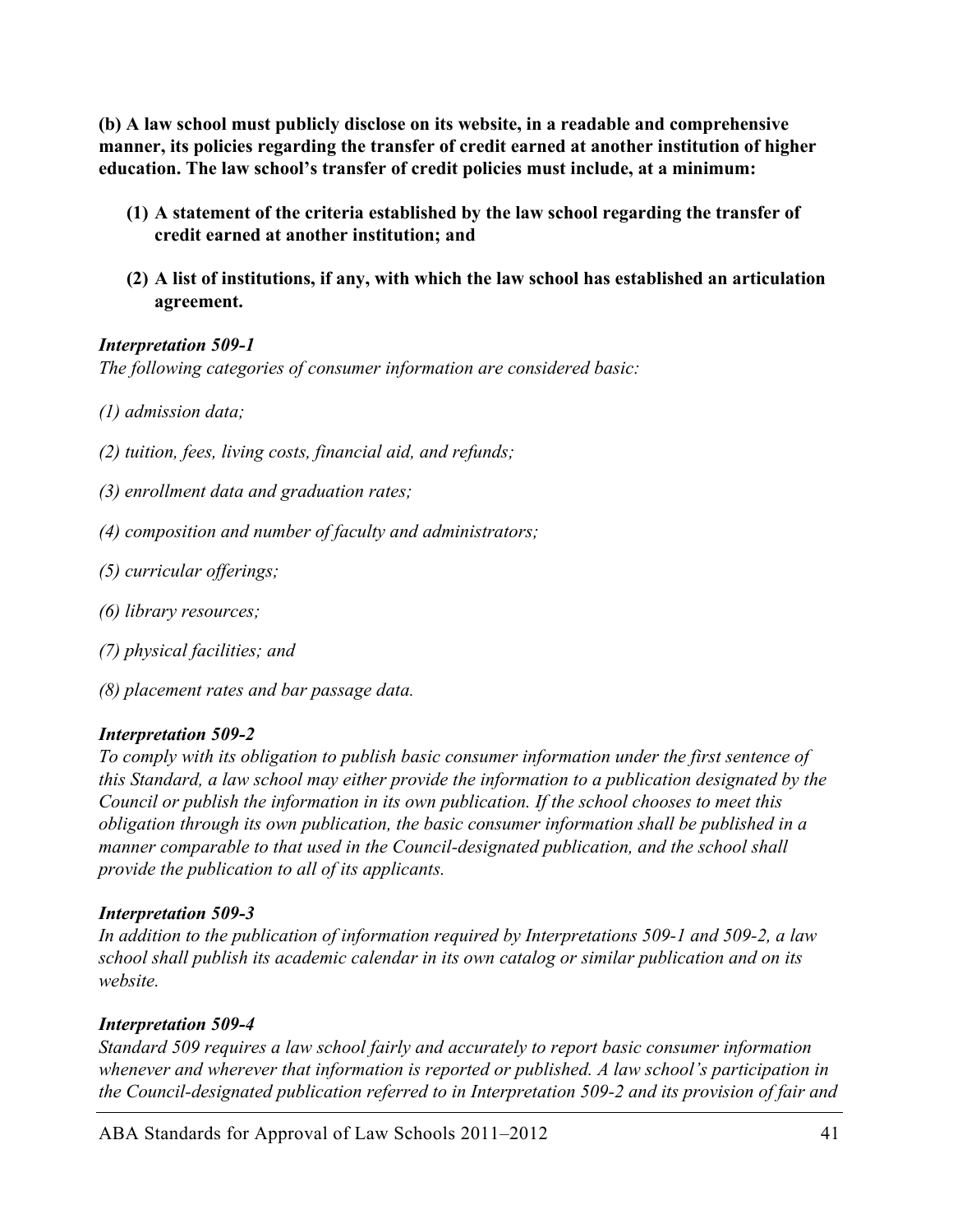*accurate information for that book does not excuse a school from the obligation to report fairly and accurately all basic consumer information published in other places or for other purposes.* 

#### *Interpretation 509-5*

*All law schools shall have and make publicly available a student tuition and fee refund policy. This policy shall contain a complete statement of all student tuition and fees and a schedule for the refund of student tuition and fees.* 

#### *Interpretation 509-6*

*If a law school elects to make a public disclosure of its status as a law school approved by the Council of the Section of Legal Education and Admissions to the Bar of the American Bar Association, it shall do so accurately and shall include the name, address and telephone number of the Council of the Section of Legal Education and Admissions to the Bar of the American Bar Association.* 

#### *Interpretation 509-7*

*A law school that lists in its course offerings a significant number of courses that have not been offered during the past two academic years and that are not being offered in the current academic year is not in compliance with this Standard.* 

#### **Standard 510. STUDENT LOAN PROGRAMS**

**A law school shall take reasonable steps to minimize student loan defaults, including provision of debt counseling at the inception of a student's loan obligations and prior to graduation.** 

#### *Interpretation 510-1*

*The student loan default rates of a law school's graduates, including any results of financial or compliance audits and reviews, shall be considered in assessing the extent to which a law school complies with this Standard.* 

## *Interpretation 510-2*

*The law school's obligation shall be satisfied if the university, of which the law school is a part, provides to law students the reasonable steps described in this Standard.* 

## **Standard 511. STUDENT SUPPORT SERVICES**

**A law school shall provide all its students, regardless of enrollment or scheduling option, with basic student services, including maintenance of accurate student records, academic advising and counseling, financial aid counseling, and an active career counseling service to assist students in making sound career choices and obtaining employment. If a law school does not provide these types of student services directly, it must demonstrate that its students have reasonable access to such services from the university of which it is a part or from other sources.**